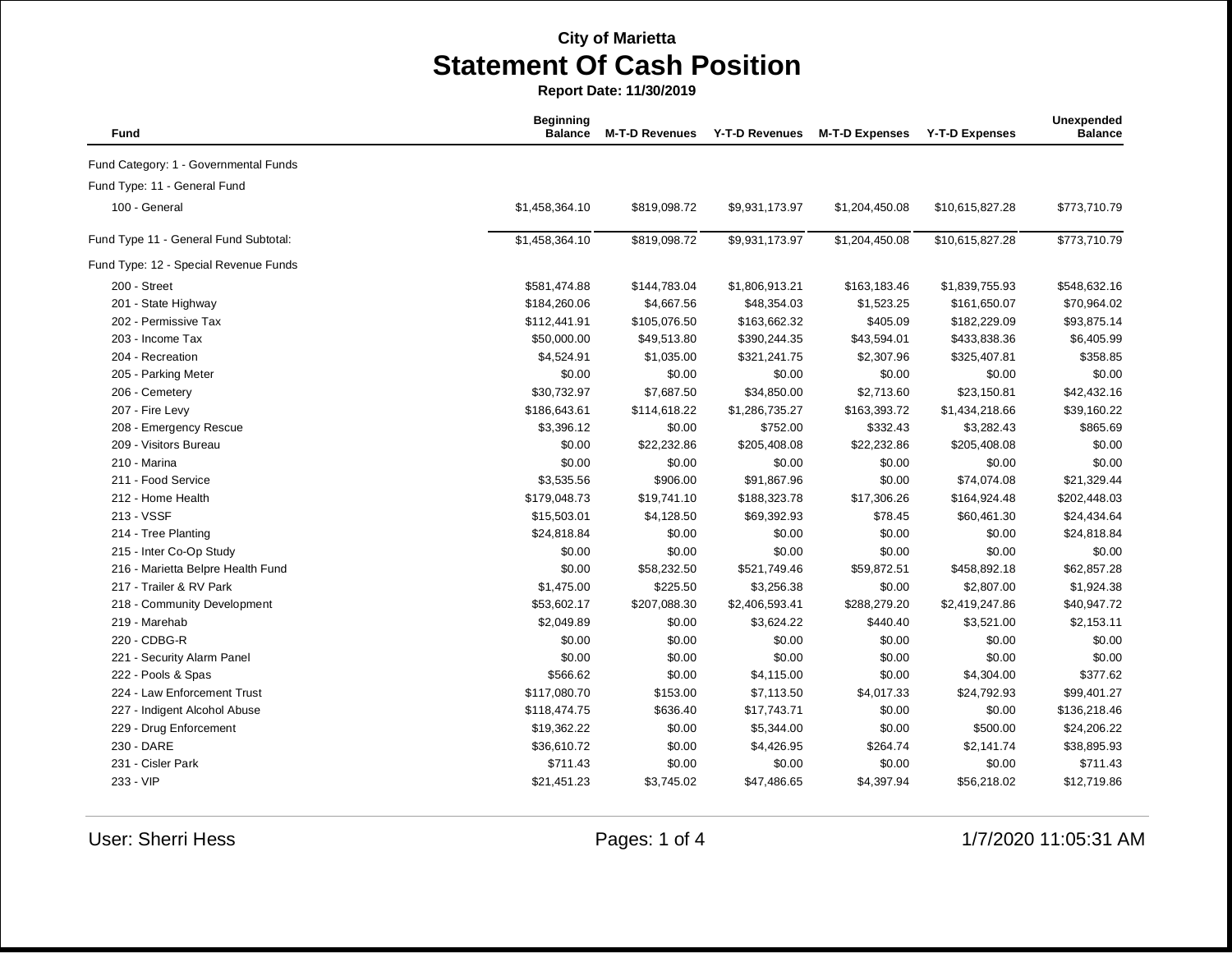| <b>Fund</b>                                    | <b>Beginning</b><br><b>Balance</b> | <b>M-T-D Revenues</b> | Y-T-D Revenues | <b>M-T-D Expenses</b> | <b>Y-T-D Expenses</b> | Unexpended<br><b>Balance</b> |
|------------------------------------------------|------------------------------------|-----------------------|----------------|-----------------------|-----------------------|------------------------------|
| 236 - FEMA                                     | \$0.00                             | \$0.00                | \$72,726.47    | \$0.00                | \$72,726.47           | \$0.00                       |
| 239 - Court Computer                           | \$165,393.64                       | \$4,988.04            | \$165,514.21   | \$3,963.63            | \$54,526.11           | \$276,381.74                 |
| 240 - Court Capital                            | \$298,085.08                       | \$16,407.50           | \$186,838.19   | \$100,172.94          | \$166,052.72          | \$318,870.55                 |
| 241 - Utility Line Relocation                  | \$7,571.24                         | \$0.00                | \$0.00         | \$0.00                | \$0.00                | \$7,571.24                   |
| 243 - Domestic Violence                        | \$21,773.59                        | \$0.00                | \$31,037.31    | \$5,927.70            | \$41,876.73           | \$10,934.17                  |
| 246 - Traffic Signals                          | \$0.00                             | \$0.00                | \$0.00         | \$0.00                | \$0.00                | \$0.00                       |
| 249 - Community Corrections                    | \$4,203.80                         | \$0.00                | \$197,918.50   | \$23,886.86           | \$190,768.72          | \$11,353.58                  |
| 250 - Marietta Harbor                          | \$737.95                           | \$0.00                | \$0.00         | \$0.00                | \$0.00                | \$737.95                     |
| 256 - Lazy River                               | \$0.00                             | \$0.00                | \$0.00         | \$0.00                | \$0.00                | \$0.00                       |
| 257 - Gutberlet Armory                         | \$0.00                             | \$0.00                | \$0.00         | \$0.00                | \$0.00                | \$0.00                       |
| 258 - Police Training                          | \$23,004.89                        | \$0.00                | \$0.00         | \$0.00                | \$0.00                | \$23,004.89                  |
| 259 - Home Sewage                              | \$0.00                             | \$0.00                | \$0.00         | \$0.00                | \$0.00                | \$0.00                       |
| 260 - Utility Conservation                     | \$9,882.10                         | \$0.00                | \$0.00         | \$0.00                | \$0.00                | \$9,882.10                   |
| 261 - Employee Payroll Reserve                 | \$0.00                             | \$0.00                | \$0.00         | \$0.00                | \$0.00                | \$0.00                       |
| 262 - Local Indigent Drivers                   | \$61,863.28                        | \$100.00              | \$12,104.84    | \$2,360.24            | \$2,360.24            | \$71,607.88                  |
| 263 - Recovery-JAG                             | \$0.00                             | \$0.00                | \$0.00         | \$0.00                | \$0.00                | \$0.00                       |
| 264 - Neighborhood Stabilization               | \$0.00                             | \$0.00                | \$0.00         | \$0.00                | \$0.00                | \$0.00                       |
| 265 - Court Security Fund                      | \$919.00                           | \$1,104.00            | \$12,277.00    | \$12,000.00           | \$12,000.00           | \$1,196.00                   |
| 266 - Court Probation Services                 | \$47,833.89                        | \$16,129.10           | \$185,292.95   | \$9,735.24            | \$164,694.90          | \$68,431.94                  |
| 267 - Court Prob Impr & Incentive              | \$133,109.58                       | \$0.00                | \$119,312.50   | \$22,802.94           | \$204,889.30          | \$47,532.78                  |
| 268 - Integrated Case Mgt Fund                 | \$0.00                             | \$0.00                | \$0.00         | \$0.00                | \$0.00                | \$0.00                       |
| 269 - Parking Lot Fund                         | \$226,868.22                       | \$3,755.00            | \$67,463.40    | \$1,911.42            | \$16,170.80           | \$278,160.82                 |
| 270 - Mtta Comm Center at The Armory           | \$13,477.48                        | \$59,332.50           | \$91,814.97    | \$60,146.21           | \$90,949.85           | \$14,342.60                  |
| 271 - Gold Star Park Fund                      | \$8,403.51                         | \$37,491.75           | \$54,786.29    | \$0.00                | \$55,403.47           | \$7,786.33                   |
| 272 - Start Westward Monument Fund             | \$0.00                             | \$0.00                | \$0.00         | \$0.00                | \$0.00                | \$0.00                       |
| Fund Type 12 - Special Revenue Funds Subtotal: | \$2,770,892.58                     | \$883,778.69          | \$8,826,285.59 | \$1,017,250.39        | \$8,953,245.14        | \$2,643,933.03               |
| Fund Type: 13 - Debt Service Funds             |                                    |                       |                |                       |                       |                              |
| 300 - Bond & Note                              | \$89,951.73                        | \$93,009.00           | \$148,159.80   | \$199,305.00          | \$238,110.00          | \$1.53                       |
| Fund Type 13 - Debt Service Funds Subtotal:    | \$89,951.73                        | \$93,009.00           | \$148,159.80   | \$199,305.00          | \$238,110.00          | \$1.53                       |
| Fund Type: 14 - Capitol Project Funds          |                                    |                       |                |                       |                       |                              |
| 400 - Capital Improvement                      | \$678,270.90                       | \$43,513.29           | \$4,289,867.96 | \$25,988.25           | \$4,562,925.55        | \$405,213.31                 |
| 406 - Water Construction                       | \$0.00                             | \$0.00                | \$0.00         | \$0.00                | \$0.00                | \$0.00                       |
| 410 - Bike Path                                | \$0.00                             | \$0.00                | \$0.00         | \$0.00                | \$0.00                | \$0.00                       |
| 415 - Access Road                              | \$3,639.00                         | \$0.00                | \$0.00         | \$0.00                | \$0.00                | \$3,639.00                   |
|                                                |                                    |                       |                |                       |                       |                              |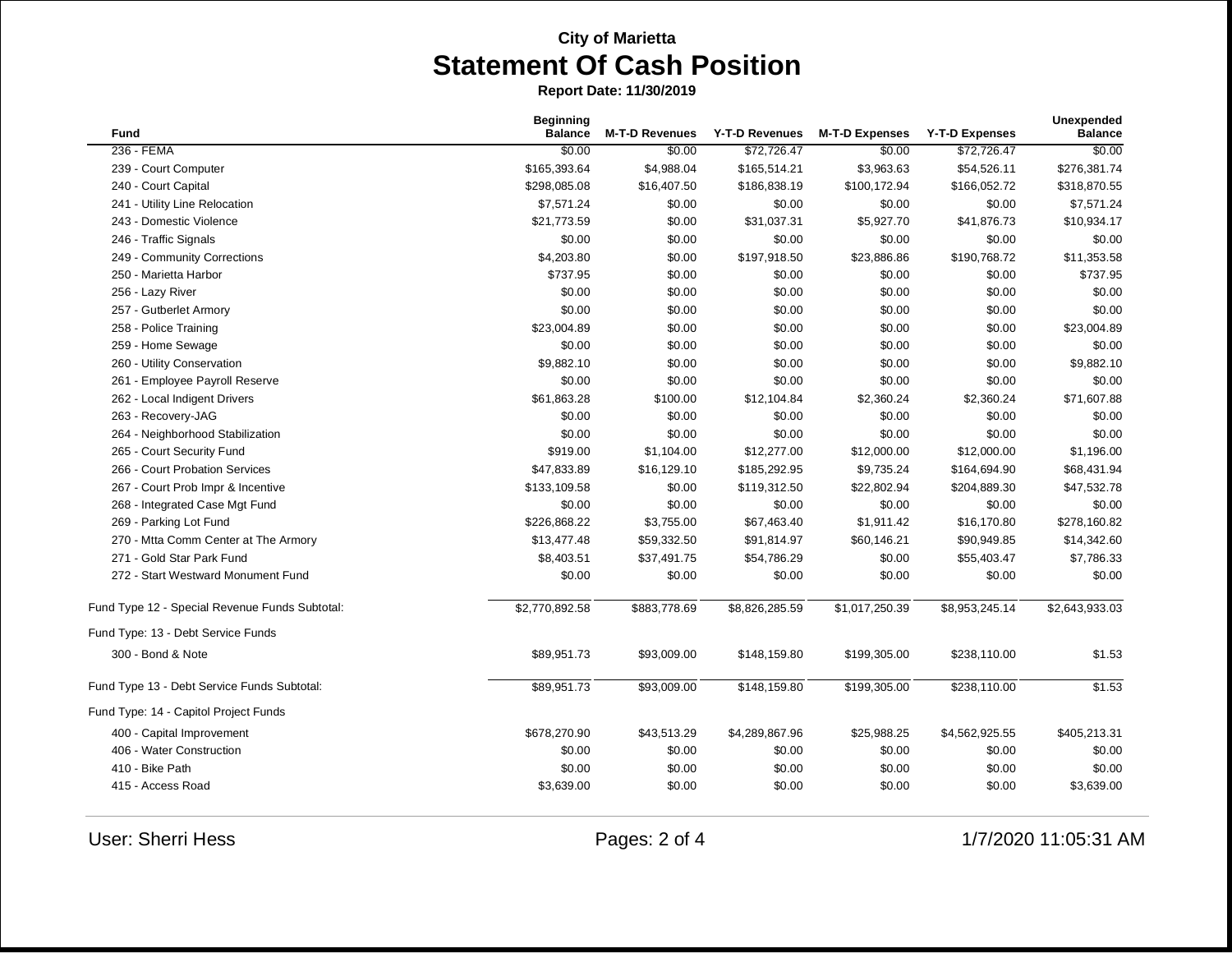| Fund                                            | <b>Beginning</b><br><b>Balance</b> | <b>M-T-D Revenues</b> | Y-T-D Revenues  | <b>M-T-D Expenses</b> | <b>Y-T-D Expenses</b> | Unexpended<br><b>Balance</b> |
|-------------------------------------------------|------------------------------------|-----------------------|-----------------|-----------------------|-----------------------|------------------------------|
| 416 - St Rt 7 TIF                               | \$0.00                             | \$0.00                | \$0.00          | \$0.00                | \$0.00                | \$0.00                       |
| 418 - WW Facilities Up-Grade                    | \$381,648.75                       | \$58,706.91           | \$279,141.96    | \$58,706.91           | \$285,268.01          | \$375,522.70                 |
| 419 - Aquatic Center                            | \$0.00                             | \$0.00                | \$0.00          | \$0.00                | \$0.00                | \$0.00                       |
| 420 - Armory Community Foundation               | \$0.00                             | \$0.00                | \$39,399.47     | \$0.00                | \$39,399.47           | \$0.00                       |
| 421 - 1st Colony TIF                            | \$0.00                             | \$0.00                | \$112,364.96    | \$0.00                | \$112,364.96          | \$0.00                       |
| 429 - Armory Cultural Facilities Gym            | \$4,354.09                         | \$83,323.55           | \$164,491.52    | \$0.00                | \$85,522.06           | \$83,323.55                  |
| 430 - Fire Income Tax Fund .10                  | \$0.00                             | \$43,177.40           | \$506,435.97    | \$32.58               | \$24,228.09           | \$482,207.88                 |
| 431 - Street Income Tax Fund .05                | \$0.00                             | \$21,588.70           | \$253,218.00    | \$0.00                | \$255,838.00          | (\$2,620.00)                 |
| Fund Type 14 - Capitol Project Funds Subtotal:  | \$1,067,912.74                     | \$250,309.85          | \$5,644,919.84  | \$84,727.74           | \$5,365,546.14        | \$1,347,286.44               |
| Fund Category 1 - Governmental Funds Subtotal:  | \$5,387,121.15                     | \$2,046,196.26        | \$24,550,539.20 | \$2,505,733.21        | \$25,172,728.56       | \$4,764,931.79               |
| Fund Category: 2 - Proprietary Funds            |                                    |                       |                 |                       |                       |                              |
| Fund Type: 21 - Enterprise Funds                |                                    |                       |                 |                       |                       |                              |
| 500 - Water                                     | \$2,970,248.36                     | \$409,976.96          | \$4,073,170.86  | \$835,816.76          | \$3,533,149.26        | \$3,510,269.96               |
| 501 - Sewer                                     | \$4,496,269.86                     | \$392,452.54          | \$4,547,594.88  | \$326,674.56          | \$3,616,602.03        | \$5,427,262.71               |
| 502 - Water Deposit Guarantee                   | \$108,979.88                       | \$0.00                | \$0.00          | \$0.00                | \$0.00                | \$108,979.88                 |
| 503 - Sanitary Sewer Surplus                    | \$0.00                             | \$0.00                | \$0.00          | \$0.00                | \$0.00                | \$0.00                       |
| 504 - Sewer Replacement                         | \$715,714.28                       | \$0.00                | \$0.00          | \$0.00                | \$0.00                | \$715,714.28                 |
| 505 - Water Replacement                         | \$250,000.00                       | \$0.00                | \$0.00          | \$0.00                | \$0.00                | \$250,000.00                 |
| 506 - Utility Reserve                           | \$0.00                             | \$0.00                | \$0.00          | \$0.00                | \$0.00                | \$0.00                       |
| Fund Type 21 - Enterprise Funds Subtotal:       | \$8,541,212.38                     | \$802,429.50          | \$8,620,765.74  | \$1,162,491.32        | \$7,149,751.29        | \$10,012,226.83              |
| Fund Category 2 - Proprietary Funds Subtotal:   | \$8,541,212.38                     | \$802,429.50          | \$8,620,765.74  | \$1,162,491.32        | \$7,149,751.29        | \$10,012,226.83              |
| Fund Category: 3 - Fiduciary Funds              |                                    |                       |                 |                       |                       |                              |
| Fund Type: 32 - Investment Trust Funds          |                                    |                       |                 |                       |                       |                              |
| 750 - Cemetery Trust                            | \$166,459.37                       | \$1,237.50            | \$4,700.00      | \$0.00                | \$0.00                | \$171,159.37                 |
| Fund Type 32 - Investment Trust Funds Subtotal: | \$166,459.37                       | \$1,237.50            | \$4,700.00      | \$0.00                | \$0.00                | \$171,159.37                 |
| Fund Type: 34 - Agency Funds                    |                                    |                       |                 |                       |                       |                              |
| 702 - Veterans Memorial                         | \$911.17                           | \$0.00                | \$0.00          | \$0.00                | \$0.00                | \$911.17                     |
| 703 - Un-Claimed Money                          | \$10,249.11                        | \$292.76              | \$11,717.07     | \$0.00                | \$0.00                | \$21,966.18                  |
| Fund Type 34 - Agency Funds Subtotal:           | \$11,160.28                        | \$292.76              | \$11,717.07     | \$0.00                | \$0.00                | \$22,877.35                  |
| <b>User: Sherri Hess</b>                        |                                    | Pages: 3 of 4         |                 |                       |                       | 1/7/2020 11:05:31 AM         |